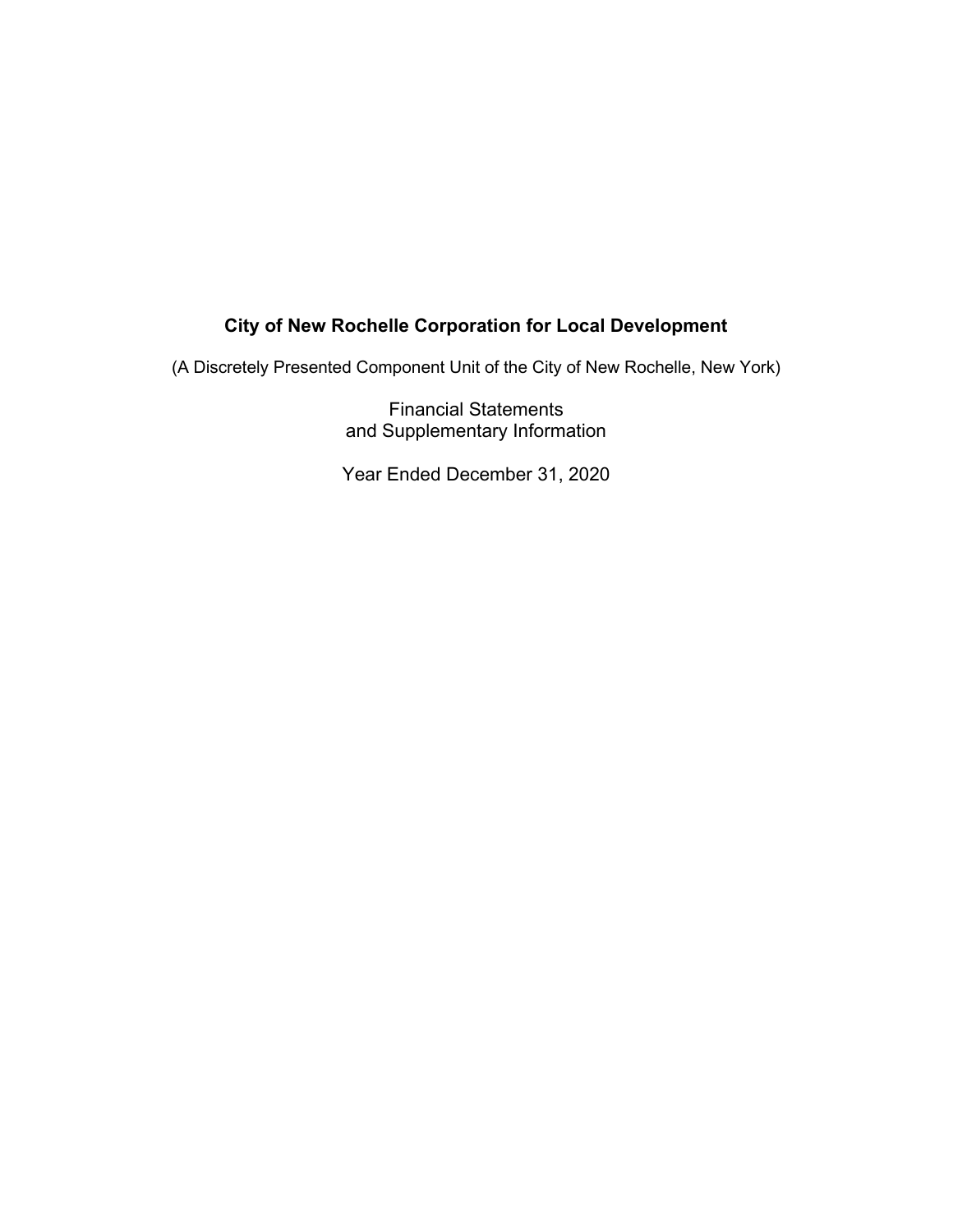## **City of New Rochelle Corporation for Local Development (A Discretely Presented Component Unit of the City of New Rochelle, New York)**

Table of Contents

|                                                                                                                                                                                                    | Page No. |
|----------------------------------------------------------------------------------------------------------------------------------------------------------------------------------------------------|----------|
| Independent Auditors' Report                                                                                                                                                                       | 2        |
| Required Supplementary Information<br>Management's Discussion and Analysis                                                                                                                         | 3        |
| <b>Statement of Net Position</b>                                                                                                                                                                   | 4        |
| Statement of Revenues, Expenses and Changes in Net Position                                                                                                                                        | 5        |
| <b>Statement of Cash Flows</b>                                                                                                                                                                     | 6        |
| Notes to Financial Statements                                                                                                                                                                      | 7        |
| Supplementary Information<br>Schedule of Budget with Actual Operating Amount                                                                                                                       | 16       |
| Report on Internal Control Over Financial Reporting and on Compliance and<br>Other Matters Based on an Audit of Financial Statements Performed in<br>Accordance with Government Auditing Standards | 17       |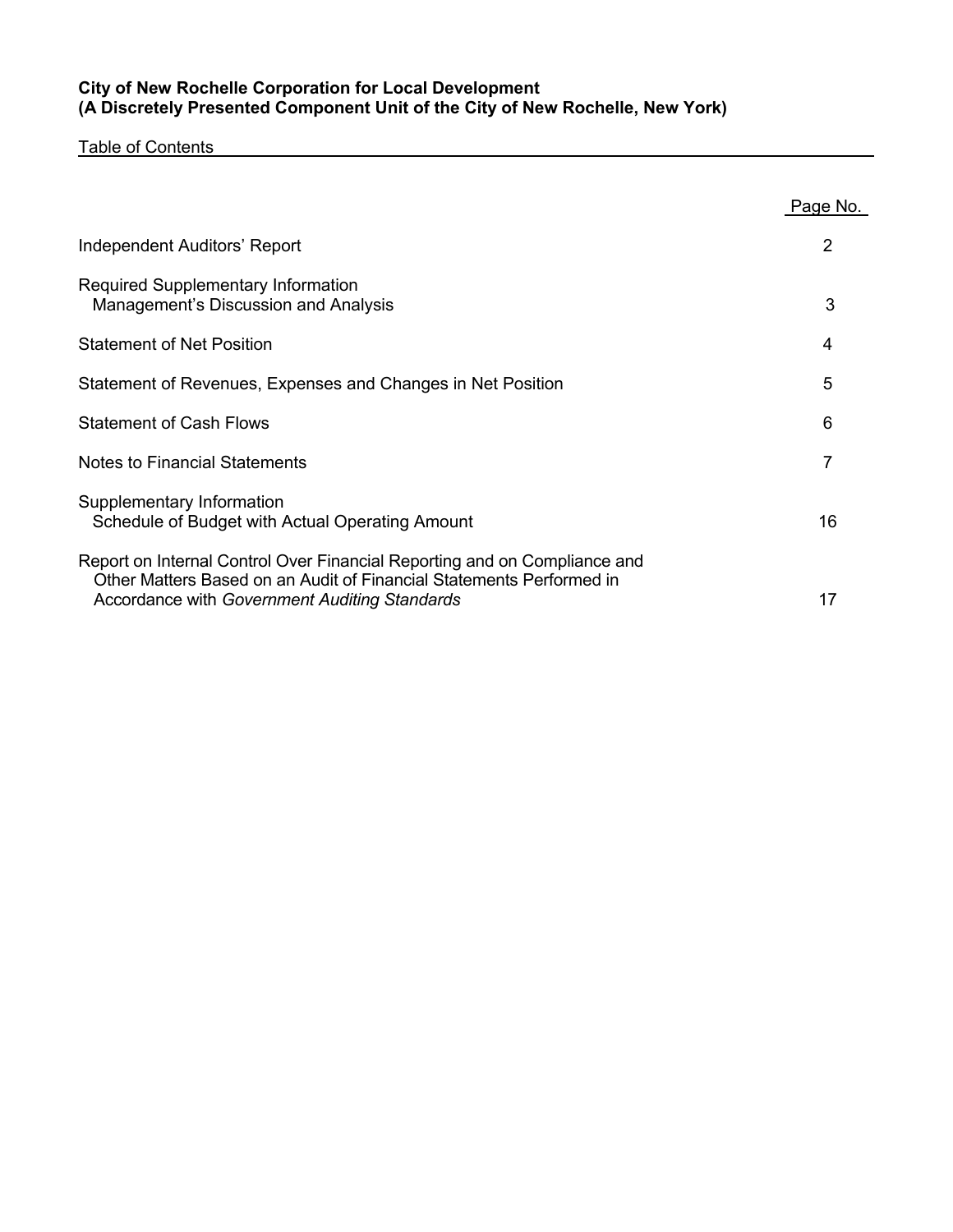

#### **Independent Auditors' Report**

#### **The Board of Directors of the City of New Rochelle Corporation for Local Development**

#### **Report on the Financial Statements**

We have audited the accompanying financial statements of the City of New Rochelle Corporation for Local Development ("CLD"), a discretely presented component unit of the City of New Rochelle, New York, as of and for the year ended December 31, 2020 and the related notes to the financial statements which collectively comprise the CLD's financial statements as listed in the table of contents. The financial statements of the CLD as of December 31, 2019, were audited by other auditors whose report dated March 19, 2020 expressed an unmodified opinion on those statements.

#### *Management's Responsibility for the Financial Statements*

Management is responsible for the preparation and fair presentation of these financial statements in accordance with accounting principles generally accepted in the United States of America; this includes the design, implementation and maintenance of internal control relevant to the preparation and fair presentation of financial statements that are free from material misstatement, whether due to fraud or error.

#### *Auditors' Responsibility*

Our responsibility is to express an opinion on these financial statements based on our audit. We conducted our audit in accordance with auditing standards generally accepted in the United States of America and the standards applicable to financial audits contained in *Government Auditing Standards*, issued by the Comptroller General of the United States. Those standards require that we plan and perform the audit to obtain reasonable assurance about whether the financial statements are free from material misstatement.

An audit involves performing procedures to obtain audit evidence about the amounts and disclosures in the financial statements. The procedures selected depend on the auditors' judgment, including the assessment of the risks of material misstatement of the financial statements, whether due to fraud or error. In making those risk assessments, the auditor considers internal control relevant to the CLD's preparation and fair presentation of the financial statements in order to design audit procedures that are appropriate in the circumstances, but not for the purpose of expressing an opinion on the effectiveness of the CLD's internal control. Accordingly, we express no such opinion. An audit also includes evaluating the appropriateness of accounting policies used and the reasonableness of significant accounting estimates made by management, as well as evaluating the overall presentation of the financial statements.

We believe that the audit evidence we have obtained is sufficient and appropriate to provide a basis for our audit opinion.

#### *Opinion*

In our opinion, the financial statements referred to above present fairly, in all material respects, the respective financial position of the CLD, as of December 31, 2020, and the respective changes in financial position and cash flows thereof for the year then ended in accordance with accounting principles generally accepted in the United States of America.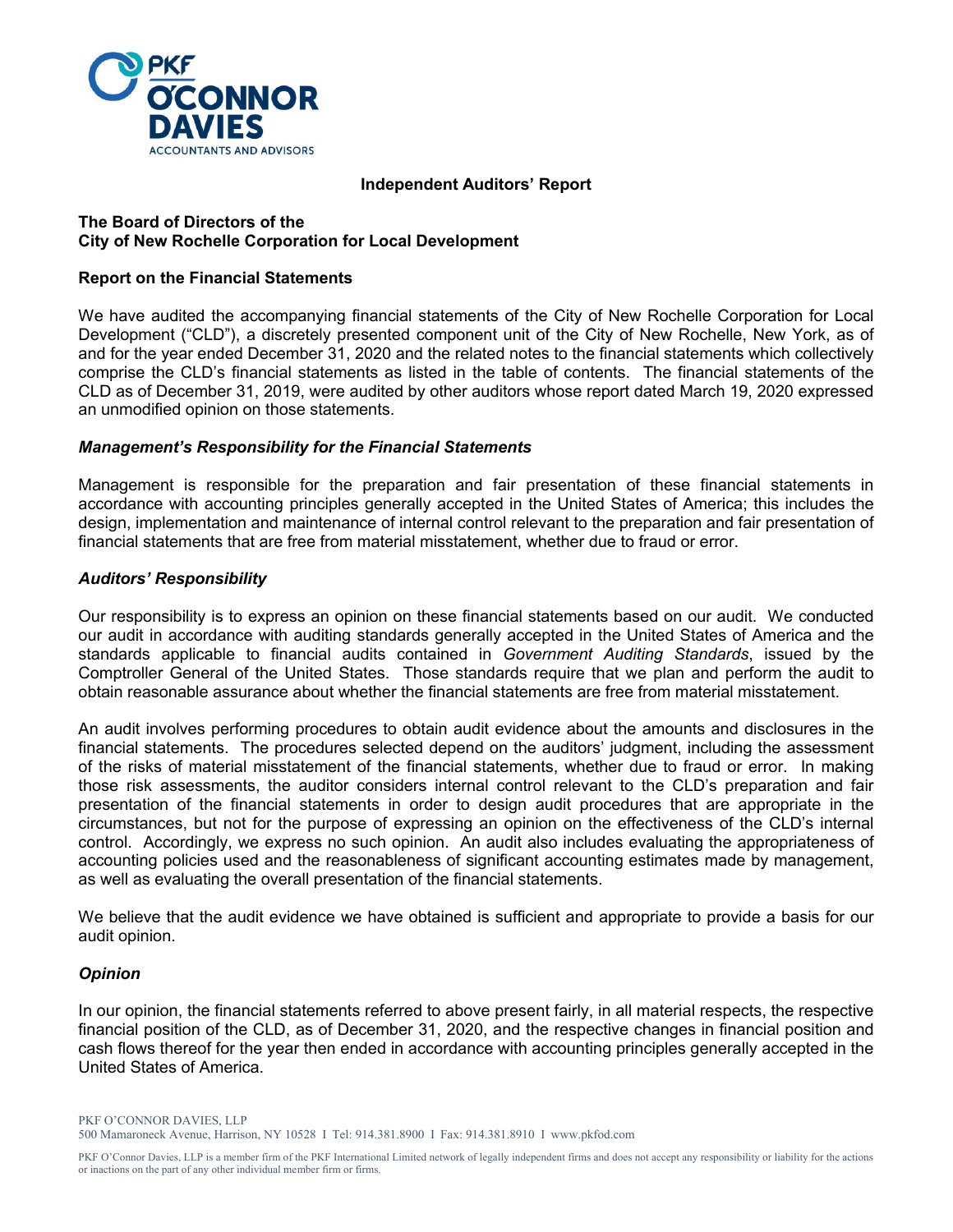#### *Emphasis of Matter*

As discussed in Note 8 in the notes to financial statements, on March 11, 2020, the World Health Organization declared a global pandemic as a result of the spread of COVID-19 ("Coronavirus"). Our opinion is not modified with respect to this matter.

#### *Other Matters*

As part of our audit of the 2020 financial statements, we also audited the adjustment described in Note 7 that was applied to restate the 2019 financial statements. In our opinion, such adjustments are appropriate and have been properly applied. We were not engaged to audit, review or apply any procedures to the 2019 financial statements of the CLD other than with respect to the adjustment and accordingly, we do not express an opinion or any other assurance on the 2019 financial statements as a form of whole.

#### *Required Supplementary Information*

Accounting principles generally accepted in the United States of America require that Management's Discussion and Analysis be presented to supplement the financial statements. Such information, although not a part of the financial statements, is required by the Governmental Accounting Standards Board, who considers it to be an essential part of financial reporting for placing the financial statements in an appropriate operational, economic or historical context. We have applied certain limited procedures to the required supplementary information in accordance with auditing standards generally accepted in the United States of America, which consisted of inquiries of management about the methods of preparing the information and comparing the information for consistency with management's responses to our inquiries, the financial statements and other knowledge we obtained during our audit of the financial statements. We do not express an opinion or provide any assurance on the information because the limited procedures do not provide us with sufficient evidence to express an opinion or provide any assurance.

#### **Supplementary Information**

Out audit was conducted for the purpose of forming an opinion on the financial statements that collectively comprise the CLD's financial statements. The schedule of budget with actual operating amounts is presented for purposes of additional analysis and is not a required part of the financial statements. Such information has not been subjected to the auditing procedures applied in the audit of the financial statements and, accordingly, we do not express an opinion or provide any assurance on them.

#### **Other Reporting Required by** *Government Auditing Standards*

In accordance with *Government Auditing Standards*, we have also issued our report March 24, 2021 on our consideration of the CLD's internal control over financial reporting and on our tests of its compliance with certain provisions of laws, regulations, contracts and grant agreements and other matters. The purpose of that report is to solely describe the scope of our testing of internal control over financial reporting and compliance and the results of that testing, and not to provide an opinion on the effectiveness of the CLD's internal control over financial reporting or on compliance. That report is an integral part of an audit performed in accordance with *Government Auditing Standards* in considering the CLD's internal control over financial reporting and compliance.

**PKF O'Connor Davies, LLP**

Harrison, New York March 24, 2021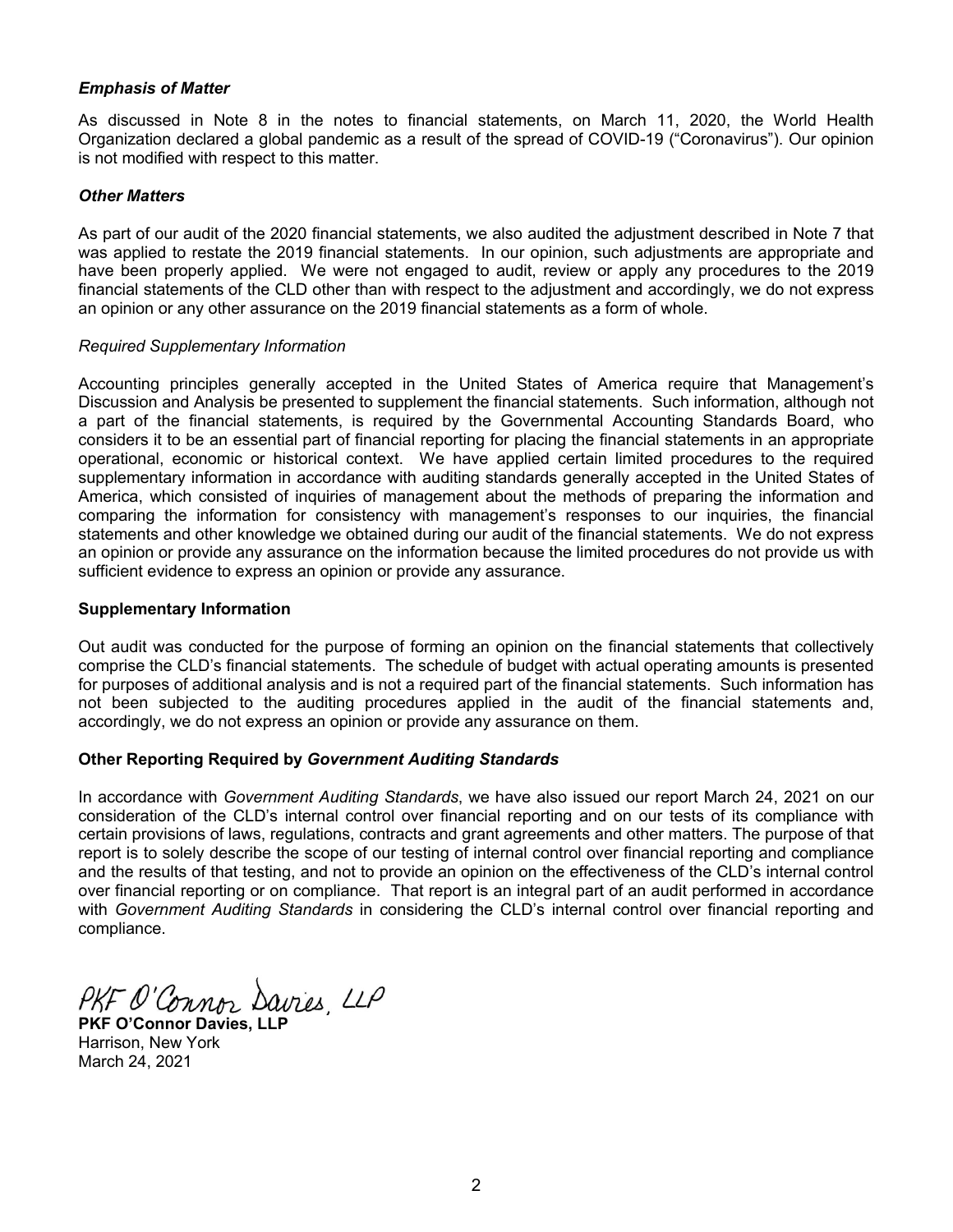## **CITY OF NEW ROCHELLE CORPORATION FOR LOCAL DEVELOPMENT (A Discretely Presented Component Unit of the City of New Rochelle, New York)**

### **Management's Discussion and Analysis (Unaudited) For the Years Ended December 31, 2020**

The following is a discussion and analysis of the City of New Rochelle Corporation for Local Development ("Corporation") financial performance for the fiscal year ended December 31, 2020. The section is a summary of the Corporation's financial activities based on currently known facts, decisions, or conditions. This section is only an introduction and should be read in conjunction with the Corporation's financial statements, which immediately follow this section.

## **Organization**

The City of New Rochelle Corporation for Local Development, Corporation for Local Development (the Corporation) created in 2013 under Sections 402 and 1411 of the New York Not-for-Profit Corporation Law for the purposes of relieving unemployment, bettering job opportunities and attracting or retaining business in the City of New Rochelle. The Board of Directors ("Board") of the Corporation consist of the members of the Board of the New Rochelle Industrial Development Agency and are appointed by the City of New Rochelle. As such, the Corporation board members have complete responsibility for management of the Agency and accountability for all fiscal matters.

The Corporation is a separate entity and operates independently from the City of New Rochelle ("City"). However, because the City appoints its board of directors, the Corporation is financially accountable to the City and is also included in the City's financial statements as a component unit.

## **Financial Highlights**

- During the current year of operations, the Corporation's net position decreased by \$247,802.
- Total revenues for the fiscal year 2020 were \$1,437,310, an increase of \$22,827 or 1.6%.
- Total expenses for fiscal year 2020 were \$1,685,112, a decrease of \$14,728 or 0.9% from the prior year.

## **Overview of the Financial Statements**

The basic financial statements include the statement of net position, statement of revenues, expenses and changes in net position, statement of cash flows, and notes to the financial statements. The Corporation also includes in this report additional information to supplement the basic financial statements.

The first of these statements is the Statement of Net Position. This is the statement of financial position presenting information that includes all of the Corporation's assets and liabilities, with the difference reported as net position. Over time, increases or decreases in net position may serve as a useful indicator of whether the financial position of the Corporation as a whole is improving or deteriorating. Evaluation of the overall economic health of the Corporation must include other non-financial factors such as the economic picture of the City and the State, in addition to the financial information provided in this report.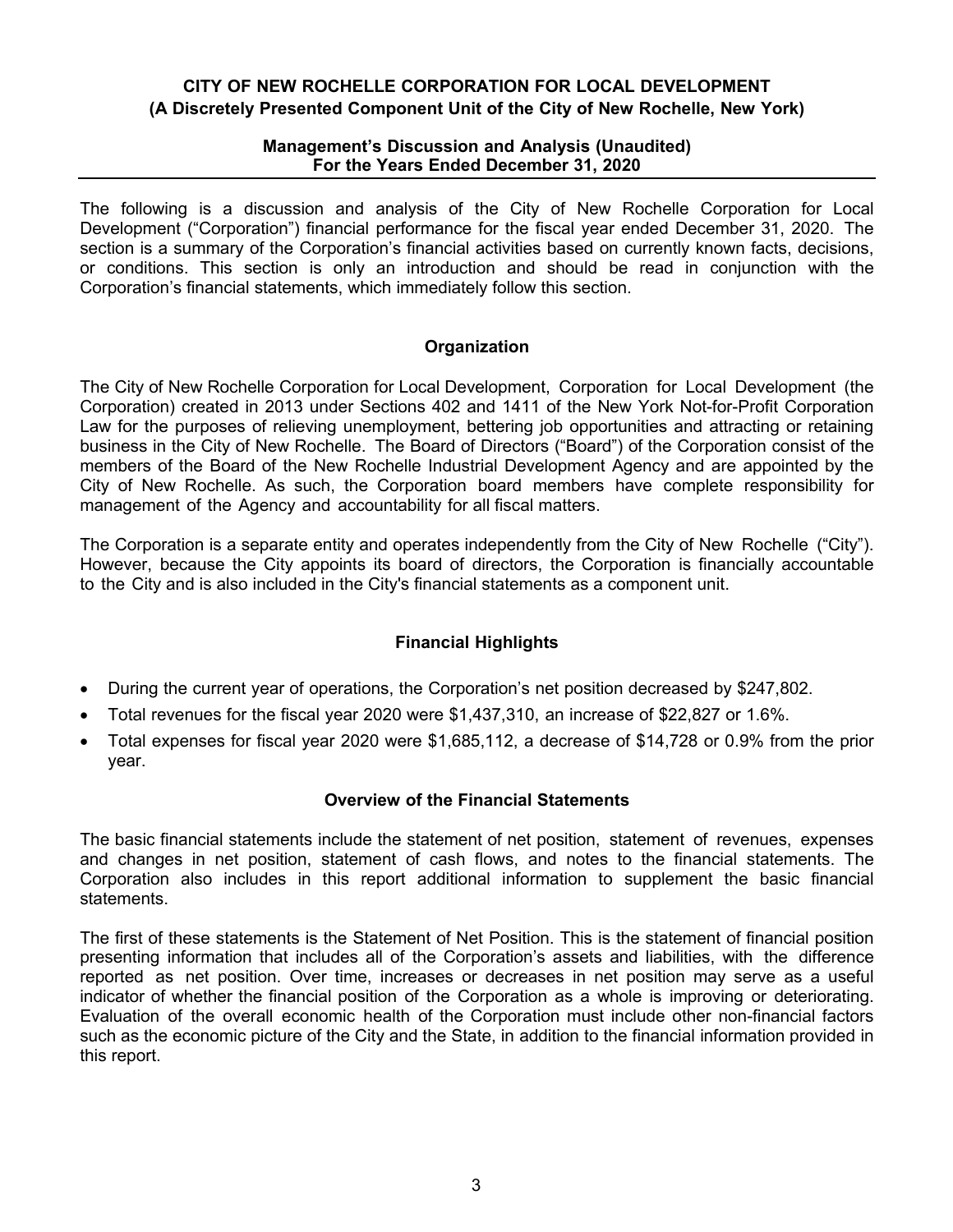The second statement is the Statement of Revenues, Expenses and Changes in Net Position, which reports how the Corporation's net position changed during the current and previous fiscal period. Revenue and expenses are included when earned or incurred, regardless of when cash is received or paid.

The third statement is the Statement of Cash Flows, which shows the sources and uses of cash.

The accompanying Notes to the Financial Statements provide information essential to a full understanding of the financial statements.

Below is a summary of the Statement of Net Position and the Statement of Revenues, Expenses and Changes in Net Position for the year ended December 31, 2020:

|                                                                   |    | <b>Fiscal Year</b>      |                             |                                |                    |
|-------------------------------------------------------------------|----|-------------------------|-----------------------------|--------------------------------|--------------------|
|                                                                   |    |                         |                             | Dollar                         | Percent            |
|                                                                   |    | 2020                    | 2019                        | Change                         | Change             |
| <b>Current assets</b><br>Noncurrent assets                        | \$ | 6,167,848<br>17,091,900 | \$<br>770,323<br>23,068,217 | \$<br>5,397,525<br>(5,976,317) | 700.7%<br>$-25.9%$ |
| <b>Total assets</b>                                               |    | 23,259,748              | 23,838,540                  | (578,792)                      | $-2.4%$            |
| <b>Current liabilities</b><br><b>Noncurrent liabilities</b>       |    | 548,492<br>24,052,081   | 367,769<br>24,065,959       | 180,723<br>(13, 878)           | 49.1%<br>$-0.1%$   |
| <b>Total liabilities</b>                                          |    | 24,600,573              | 24,433,728                  | 166,845                        | 0.7%               |
| Net position:<br>Net investment in capital assets<br>Unrestricted |    | (2,098,850)<br>758,025  | (1,352,742)<br>757,554      | (746, 108)<br>471              | 55.2%<br>0.1%      |
| Total net position                                                | \$ | (1,340,825)             | \$<br>(595, 188)            | \$<br>(745,637)                | 125.3%             |

**Summary of Net Position**

Current and Noncurrent Liabilities increased and decreased by approximately \$181 thousand and \$14 thousand, respectively. This was primarily due to the recognition of \$355,000 in principal as current in 2020. Net investment in capital assets decreased an additional \$746,108 primarily as the result of debt service interest payments that were partially offset by interest earnings from the limited use asset.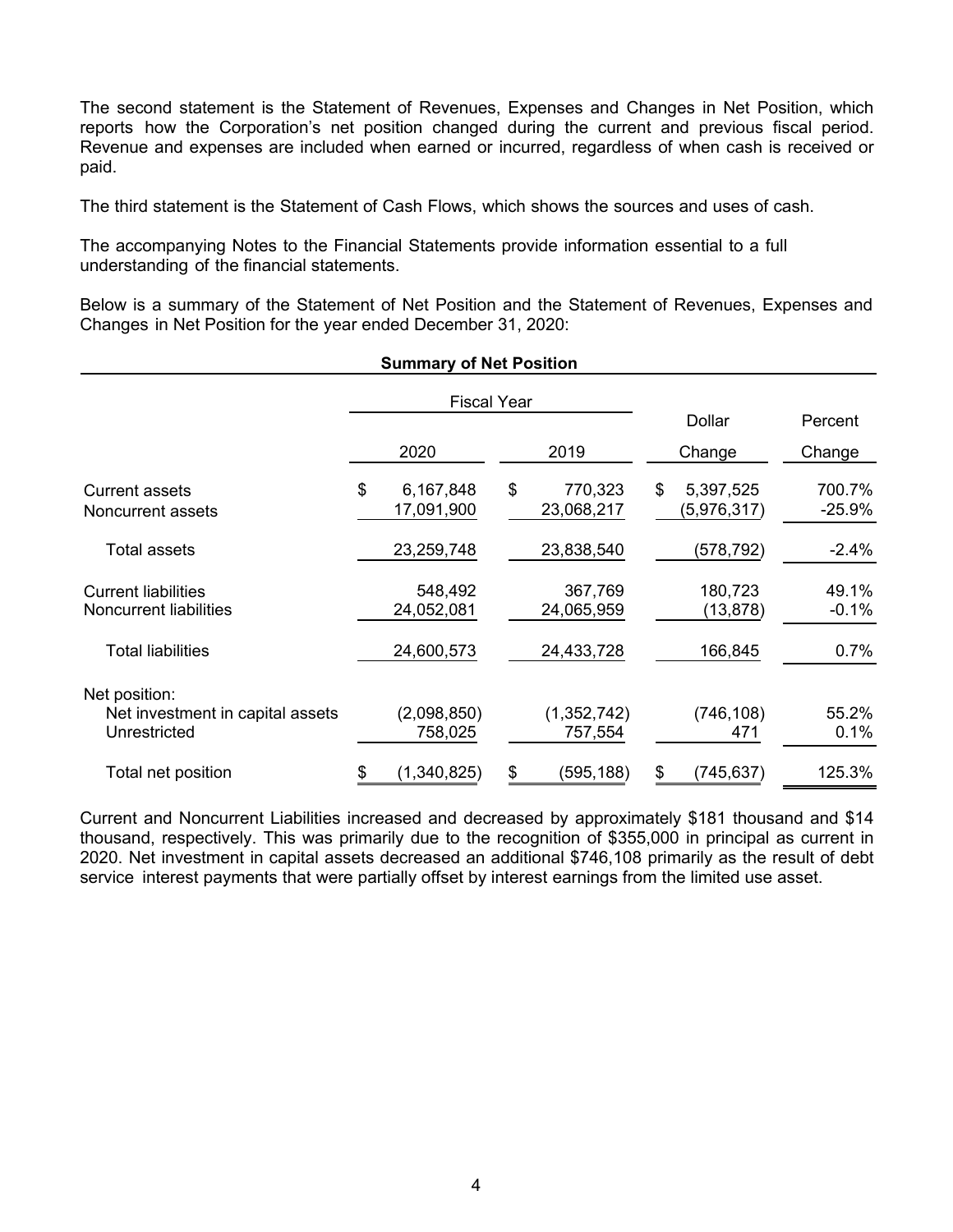|                        | <b>Fiscal Year</b> |    |            |                  |                   |
|------------------------|--------------------|----|------------|------------------|-------------------|
|                        | 2020               |    | 2019       | Dollar<br>Change | Percent<br>Change |
| Revenues:              |                    |    |            |                  |                   |
| Charges for services   | \$<br>1,001,547    | \$ | 786,878    | \$<br>214,669    | 27.3%             |
| Interest income        | 57,628             |    | 627,605    | (569,977)        | $-90.8%$          |
| Rental income          | 378,135            |    |            | 378,135          | 100.0%            |
| Total revenues         | 1,437,310          |    | 1,414,483  | 22,827           | 1.6%              |
| Expenses:              |                    |    |            |                  |                   |
| Contractual            | 384,195            |    | 330,486    | 53,709           | 16.3%             |
| Insurance              | 182                |    | 182        |                  | $0.0\%$           |
| Professional fees      | 7,432              |    | 14,745     | (7, 313)         | -49.6%            |
| Miscellaneous          | 2,540              |    | 2,500      | 40               | 1.6%              |
| Interest expense       | 1,174,713          |    | 1,180,927  | (6, 214)         | $-0.5%$           |
| Tactical urbanism      | 116,050            |    | 171,000    | (54,950)         | $-32.1%$          |
| Total expenses         | 1,685,112          |    | 1,699,840  | (14, 728)        | $-0.9%$           |
| Change in net position | (247, 802)         | £. | (285, 357) | \$<br>37,555     | $-13.2%$          |

#### **Summary of Changes in Net Position**

Charges for services increased by \$214,669 or 27.3% primarily as a result of increased application fees received in 2020.

Interest income decreased by \$569,977 or 90.8% primarily as a result of the usage of restricted cash being used for the core and shell construction and tenant fit-out of 70 Nardozzi Place.

Interest expense decreased by \$6,214 or 0.5%. (Refer to Note 5).

#### **Budgetary Highlights**

The Corporation adopts an annual budget and reports the results of operations on a budgetary comparison basis.

During 2020, seven projects closed resulting in a total transaction fee of \$1,000,047 to the New Rochelle Corporation for Local Development. These projects were: BRP 10 Commerce, LLC; New Rochelle Birch Development, LLC; CH New Rochelle, LLC; WBLM 25 Maple Owner, LLC; MJ Garden, LLC; Georgica Green Ventures, LLC; and Lincoln Renaissance, LLC. The total transaction fee constitutes a percentage of the total transaction fees that closed under the Uniform Joint Application and fee schedule. In January of 2018, the New Rochelle Industrial Development Agency (IDA) and the New Rochelle Corporation for Local Development adopted the Uniform Joint Application and fee schedule authorizing a percentage of closings fees from projects approved under the Joint Application to be allocated between the IDA and the Corporation, determined on a case by case basis.

In preparing its Budget, the Corporation attempts to estimate its revenues using realistic, but conservative, methods so as to budget its expenditure appropriations and activities in a prudent manner. The FY 2020 budget anticipated the completion of six transactions with estimated transaction fees of \$947,962. Pursuant to the Joint Application, seven projects closed generating transaction fees in the amount of \$1,000,047. Five additional projects are anticipated to close in 2021 with an estimated transaction fee total of \$764,906, which constitutes a 60% split of the transaction fee with the New Rochelle Industrial Development Agency, pursuant to the adoption of the Unified Joint Application and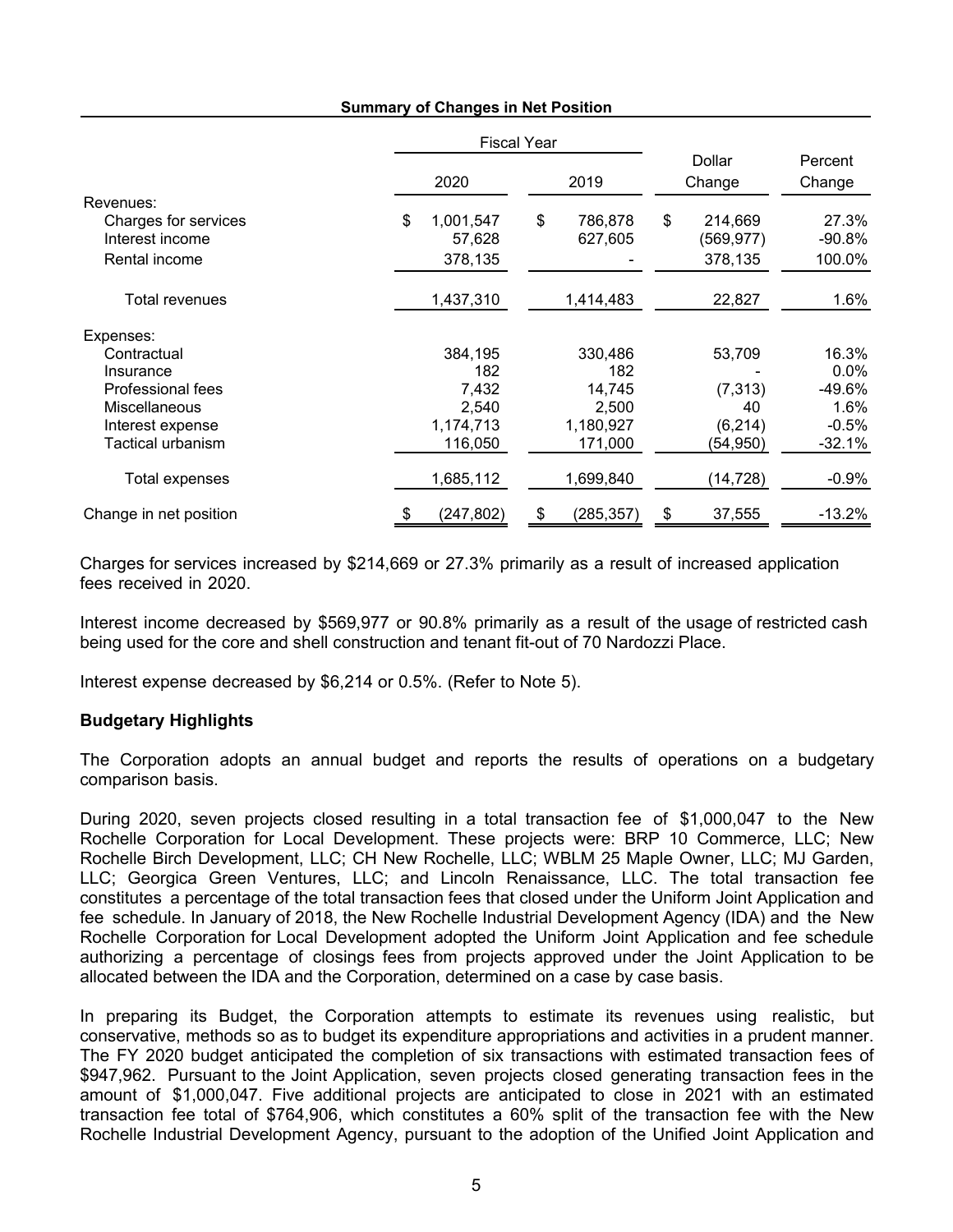fee schedule. Operating expenses were \$378,401 less than the final budget offset by non-operating expenses exceeding budget by \$923,135 as a result of the \$24 million bond issuance. (Refer to Note 5).

On April 18, 2018, The City of New Rochelle Corporation for Local Development issued bonds Series 2018 A-1 & A- 2 totaling \$24,000,000. The bonds are not guaranteed by the City; however, the City is obligated in a related sublease.

The Sublease does not constitute a general debt or liability obligation of the City, or a pledge of the faith and credit or taxing power of the City, but shall be a special obligation expressly subject to appropriation by the City and terminable by the City by reason of its failure or refusal to so appropriately.

The obligation of the City to make payments under the Sublease does not constitute an obligation for which the City has levied or pledged any form of taxation.

The City shall pay to the Issuer Base Ground Rent equal to \$260,000 for the first Lease Year and for each subsequent Lease Year, the immediate prior Sublease Base Rental Rate increased by 1.65%. In addition, the City shall pay additional rent including, without limitation. Amounts related to applicable CAM charges, real estate taxes, and the additional rent amounts pursuant to Section 3.1 of the Sublease. Additional details may be foundin the executed Sub-Lease.

### **Economic Factors**

The Corporation will continue to look for funding opportunities to further its mission of promoting local development. Each year, the Corporation will evaluate opportunities for investment of its resources in furthering this mission.

#### **Long-Term Liabilities**

Long Term debt is reported as liabilities in the Statement of Net Position. Bond premiums and discounts are deferred and amortized over the life of the bonds. Bonds payable are reported net of the applicable bond premium or discount. Bond issuance costs are expensed as incurred.

## **Contacting Administration**

This financial report is designed to provide citizens, taxpayers, customers, investors and creditors with a general overview of the Corporation's finances and to show the accountability for the money received. If you have questions about this report or need additional financial information, contact the City of New Rochelle Corporation for Local Development's Board at the City Hall, 515 North Avenue, New Rochelle, New York.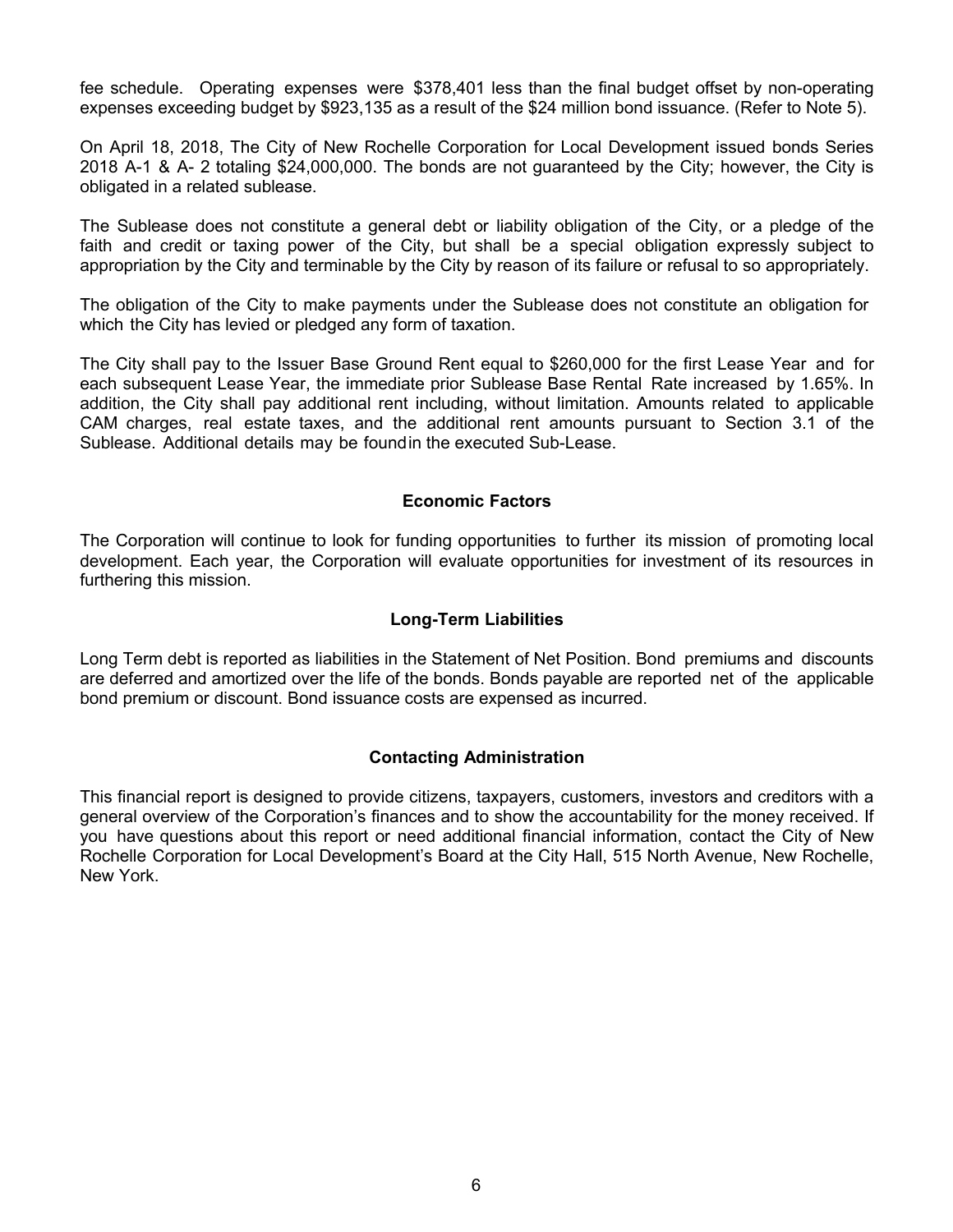(A Discretely Presented Component Unit of the City of New Rochelle, New York)

# Statement of Net Position December 31, 2020

| <b>ASSETS</b>                            |                 |
|------------------------------------------|-----------------|
| Cash and equivalents                     | \$<br>1,303,479 |
| Accounts receivable                      | 3,000           |
| Prepaid expenses                         | 38              |
| Restricted cash                          | 4,861,331       |
| Non-current assts                        |                 |
| Capital assets - not being depreciated   | 17,091,900      |
| <b>Total Assets</b>                      | 23,259,748      |
| <b>LIABILITIES</b>                       |                 |
| Accounts payable                         | 56,870          |
| Accrued interest payable                 | 491,622         |
| Non-current liabilities                  |                 |
| Bonds payable, due within one year       | 370,000         |
| Bonds payable, due in more than one year | 23,682,081      |
| <b>Total Liabilities</b>                 | 24,600,573      |
| <b>NET POSITION</b>                      |                 |
| Net investment in capital assets         | (2,098,850)     |
| Unrestricted                             | 758,025         |
| <b>Total Net Position</b>                | (1,340,825)     |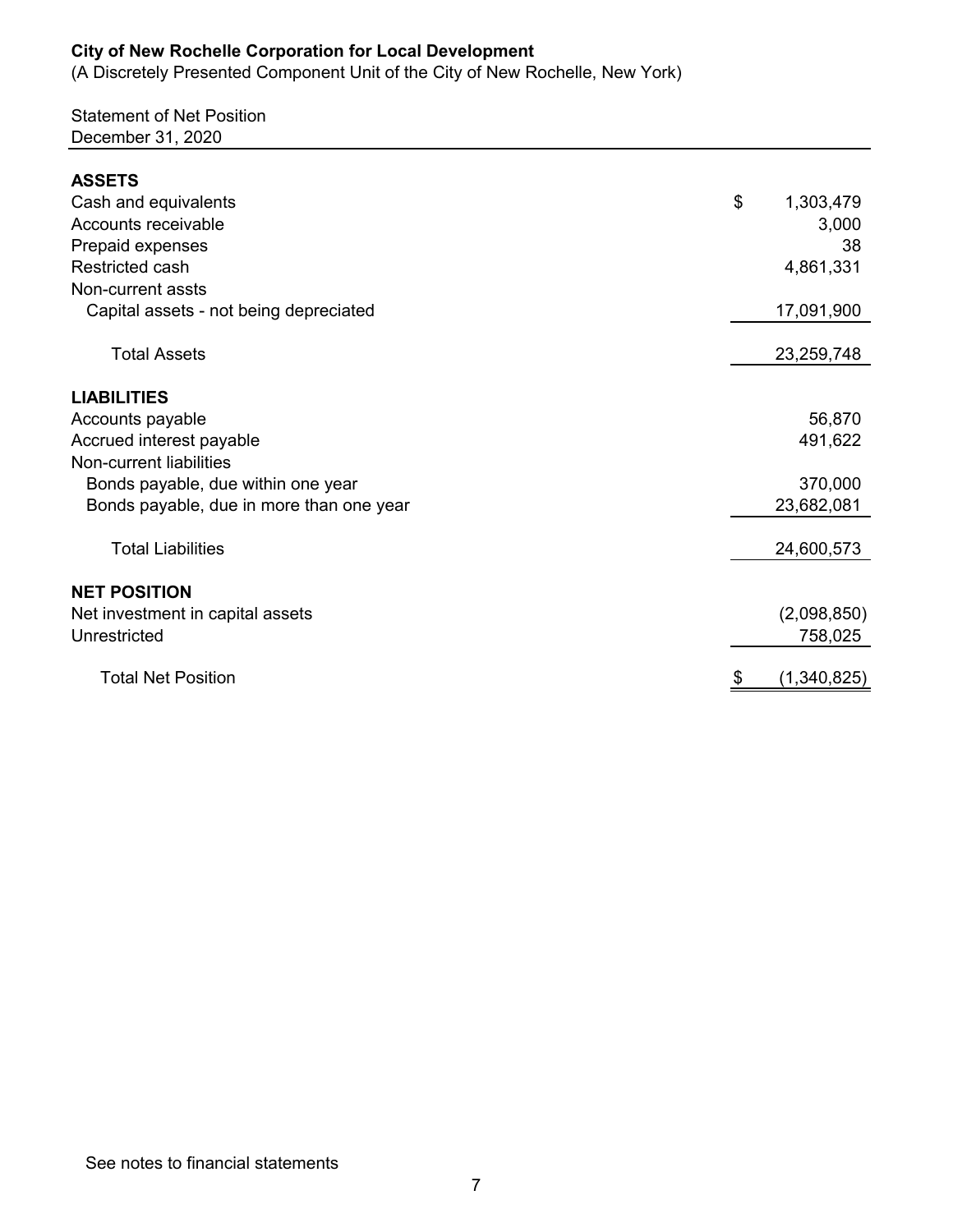(A Discretely Presented Component Unit of the City of New Rochelle, New York)

Statement of Revenues, Expenses and Changes in Net Position Year Ended December 31, 2020

| <b>OPERATING REVENUES</b>               |                   |
|-----------------------------------------|-------------------|
| Charges for services                    | \$<br>1,001,547   |
| <b>Rental income</b>                    | 378,135           |
| <b>Total Operating Revenues</b>         | 1,379,682         |
| <b>OPERATING EXPENSES</b>               |                   |
| Contractual                             | 384,195           |
| Insurance                               | 182               |
| Professional fees                       | 7,432             |
| <b>Miscellaneous</b>                    | 2,540             |
| <b>Total Operating Expenses</b>         | 394,349           |
| Operating Income                        | 985,333           |
| <b>NON-OPERATING REVENUES (EXPENSE)</b> |                   |
| Interest income                         | 57,628            |
| Interest expense                        | (1, 174, 713)     |
| <b>Tactical urbanism</b>                | (116, 050)        |
| <b>Total Non-Operating Expenses</b>     | (1, 233, 135)     |
| Change in Net Position                  | (247, 802)        |
| <b>NET POSITION</b>                     |                   |
| Beginning of Year, as reported          | (595, 188)        |
| <b>Prior Period Adjustment</b>          | (497, 835)        |
| Beginning of Year, as restated          | (1,093,023)       |
| End of Year                             | \$<br>(1,340,825) |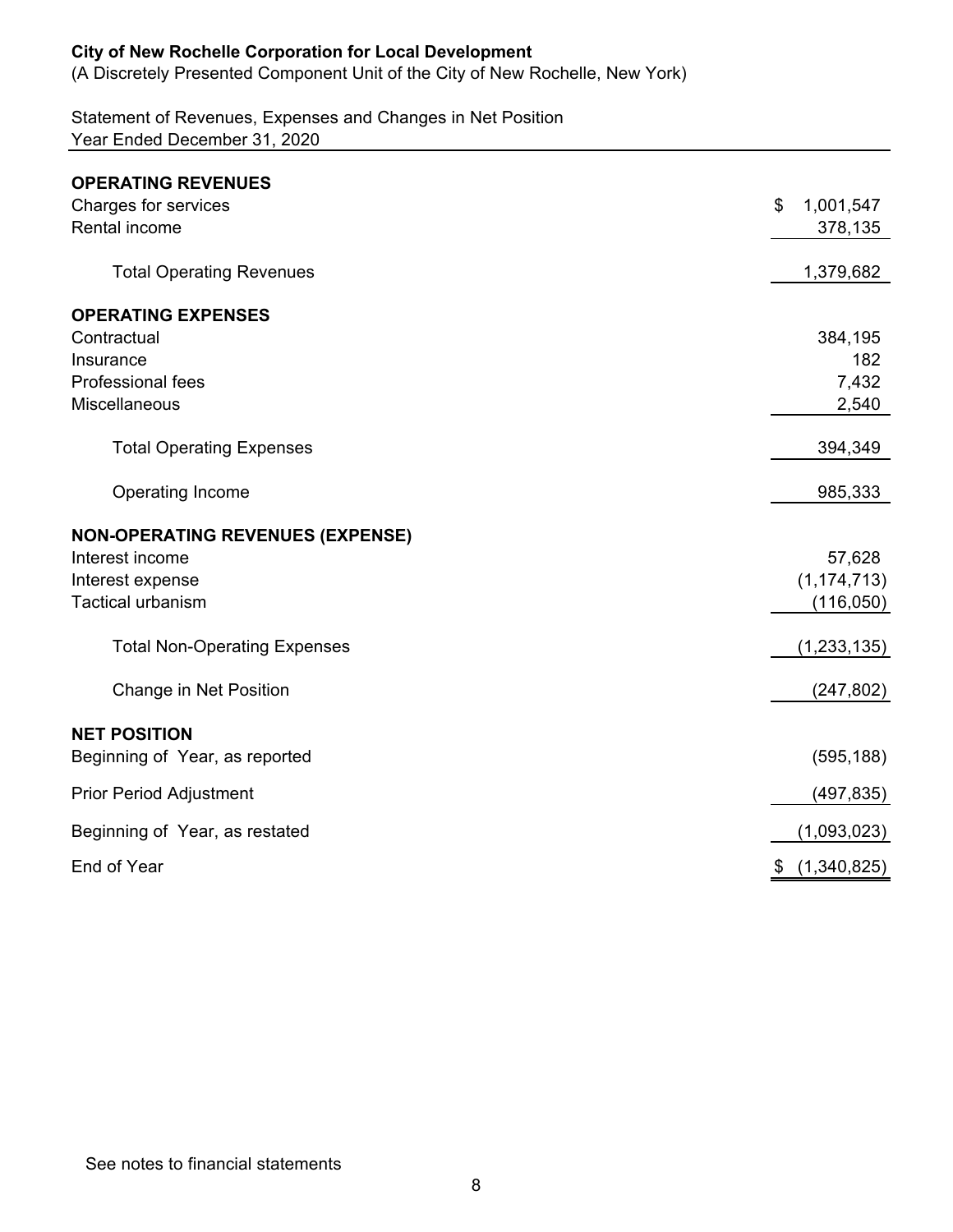(A Discretely Presented Component Unit of the City of New Rochelle, New York)

# Statement of Cash Flows Year Ended December 31, 2020

| <b>CASH FLOWS FROM OPERATING ACTIVITIES</b>                                                     |                 |
|-------------------------------------------------------------------------------------------------|-----------------|
| Cash received from charges for services                                                         | \$<br>1,378,182 |
| Cash payments for goods and services                                                            | (350, 248)      |
| Net Cash from Operating Activities                                                              |                 |
|                                                                                                 | 1,027,934       |
| <b>CASH FLOWS FROM CAPITAL AND RELATED FINANCING ACTIVITIES</b>                                 |                 |
| Purchase of capital assets                                                                      | (12,616,900)    |
| Repayment of bonds payable                                                                      | (368, 878)      |
| <b>Tactical Urbanism Downtown</b>                                                               | (116,050)       |
| Interest paid                                                                                   | (1, 180, 926)   |
| Net Cash from Capital and Related Financing Activities                                          | (14, 282, 754)  |
| <b>CASH FLOWS FROM INVESTING ACTIVITIES</b>                                                     |                 |
| Interest income                                                                                 | 57,628          |
| Net Change in Cash and Equivalents                                                              | (13, 197, 192)  |
|                                                                                                 |                 |
| <b>CASH AND EQUIVALENTS</b>                                                                     |                 |
| Beginning of Year                                                                               | 19,362,002      |
| End of Year                                                                                     | \$<br>6,164,810 |
| <b>RECONCILIATION OF CASH AND EQUIVALENTS</b>                                                   |                 |
| TO THE STATEMENT OF NET POSITION                                                                |                 |
| Cash and equivalents                                                                            | \$<br>1,303,479 |
| <b>Restricted cash</b>                                                                          | 4,861,331       |
| <b>Total Cash and Equivalents</b>                                                               | 6,164,810       |
| <b>RECONCILIATION OF INCOME FROM OPERATIONS TO</b><br><b>NET CASH FROM OPERATING ACTIVITIES</b> |                 |
| Operating Income                                                                                | \$<br>985,333   |
| Change in operating assets and liabilities                                                      |                 |
| Accounts receivable                                                                             | (1,500)         |
| Accounts payable                                                                                | 56,870          |
| <b>Accrued liabilities</b>                                                                      | (12,769)        |
| Net Cash from Operating Activities                                                              | \$<br>1,027,934 |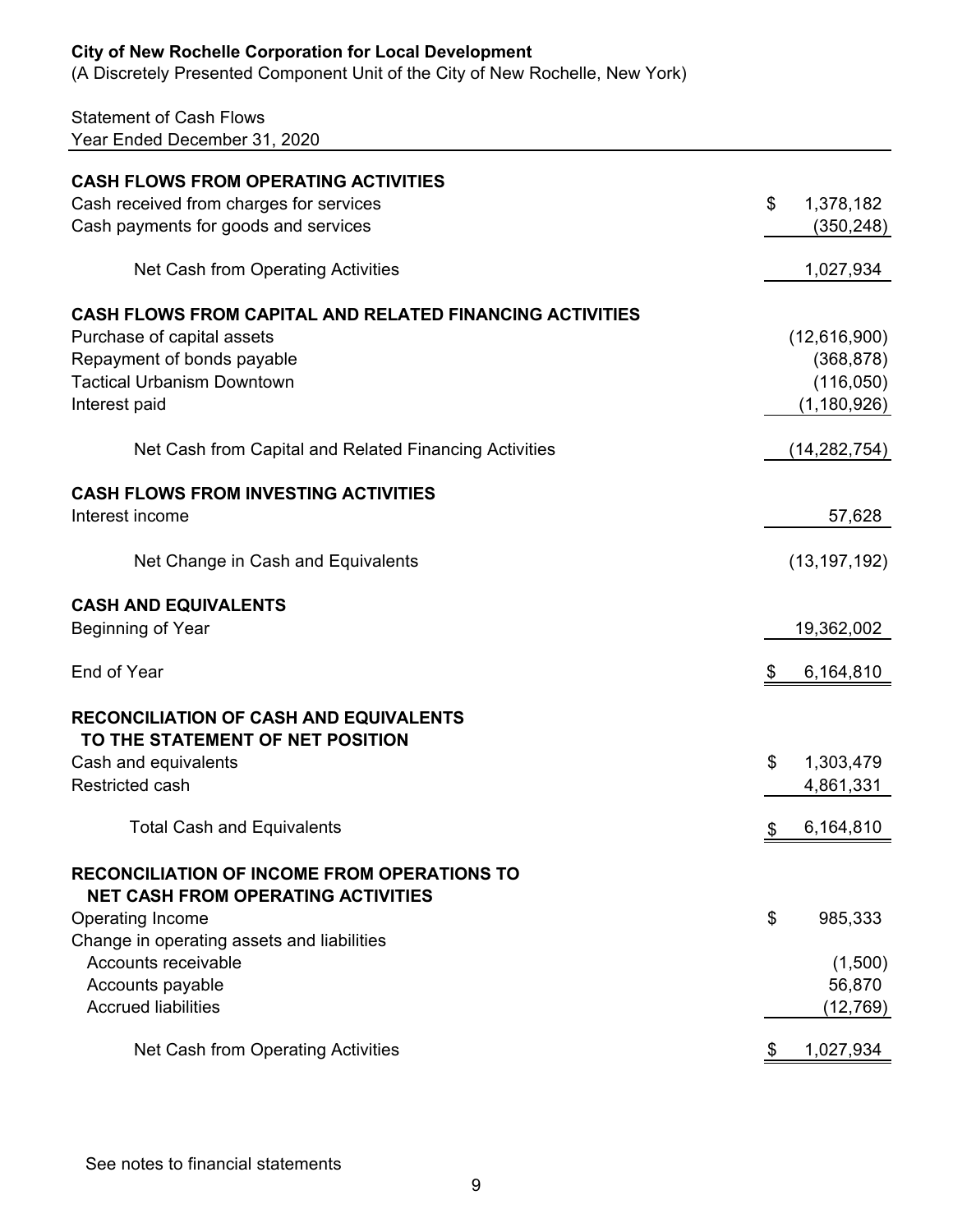(A Discretely Presented Component Unit of the City of New Rochelle, New York)

## Schedule of Budget with Actual Operating Amounts Year Ended December 31, 2020

|                                                            | <b>Original Budget</b> | <b>Final Budget</b> | Actual                     |    | Variance<br>Favorable<br>(Unfavorable) |
|------------------------------------------------------------|------------------------|---------------------|----------------------------|----|----------------------------------------|
| <b>OPERATING REVENUE</b><br>Charges for services<br>Rental | \$<br>943,468          | \$<br>943,468       | \$<br>1,001,547<br>378,135 | \$ | 58,079<br>378,135                      |
| <b>Total Revenues</b>                                      | 943,468                | 943,468             | 1,379,682                  |    | 436,214                                |
| <b>OPERATING EXPENSES</b>                                  |                        |                     |                            |    |                                        |
| Contractual                                                | 367,450                | 367,450             | 384,195                    |    | (16, 745)                              |
| Insurance                                                  | 300                    | 300                 | 182                        |    | 118                                    |
| Professional fees                                          | 400,000                | 400,000             | 7,432                      |    | 392,568                                |
| Miscellaneous                                              | 5,000                  | 5,000               | 2,540                      |    | 2,460                                  |
| <b>Total Operating Expenses</b>                            | 772,750                | 772,750             | 394,349                    |    | 378,401                                |
| Operating Income                                           | 170,718                | 170,718             | 985,333                    |    | 814,615                                |
| <b>NON-OPERATING REVENUES (EXPENSE)</b>                    |                        |                     |                            |    |                                        |
| Interest income                                            |                        |                     | 57,628                     |    | 57,628                                 |
| Interest expense                                           |                        |                     | (1, 174, 713)              |    | (1, 174, 713)                          |
| <b>Tactical urbanism</b>                                   | (310,000)              | (310,000)           | (116, 050)                 |    | 193,950                                |
| <b>Total Non-Operating Expenses</b>                        | (310,000)              | (310,000)           | (1, 233, 135)              |    | (923, 135)                             |
| Deficiency of revenues over expenses                       | (139, 282)             | (139, 282)          | (247, 802)                 |    | (108, 520)                             |
| <b>NET POSITION</b>                                        |                        |                     |                            |    |                                        |
| Beginning of Year, as reported                             | 139,282                | 139,282             | (595, 188)                 |    | (734, 470)                             |
| <b>Prior Period Adjustment</b>                             |                        |                     | (497, 835)                 |    | (497, 835)                             |
| Beginning of Year, as restated                             | 139,282                | 139,282             | (1,093,023)                |    | (1, 232, 305)                          |
| End of Year                                                | \$                     | \$                  | \$<br>(1,340,825)          | S  | (1,340,825)                            |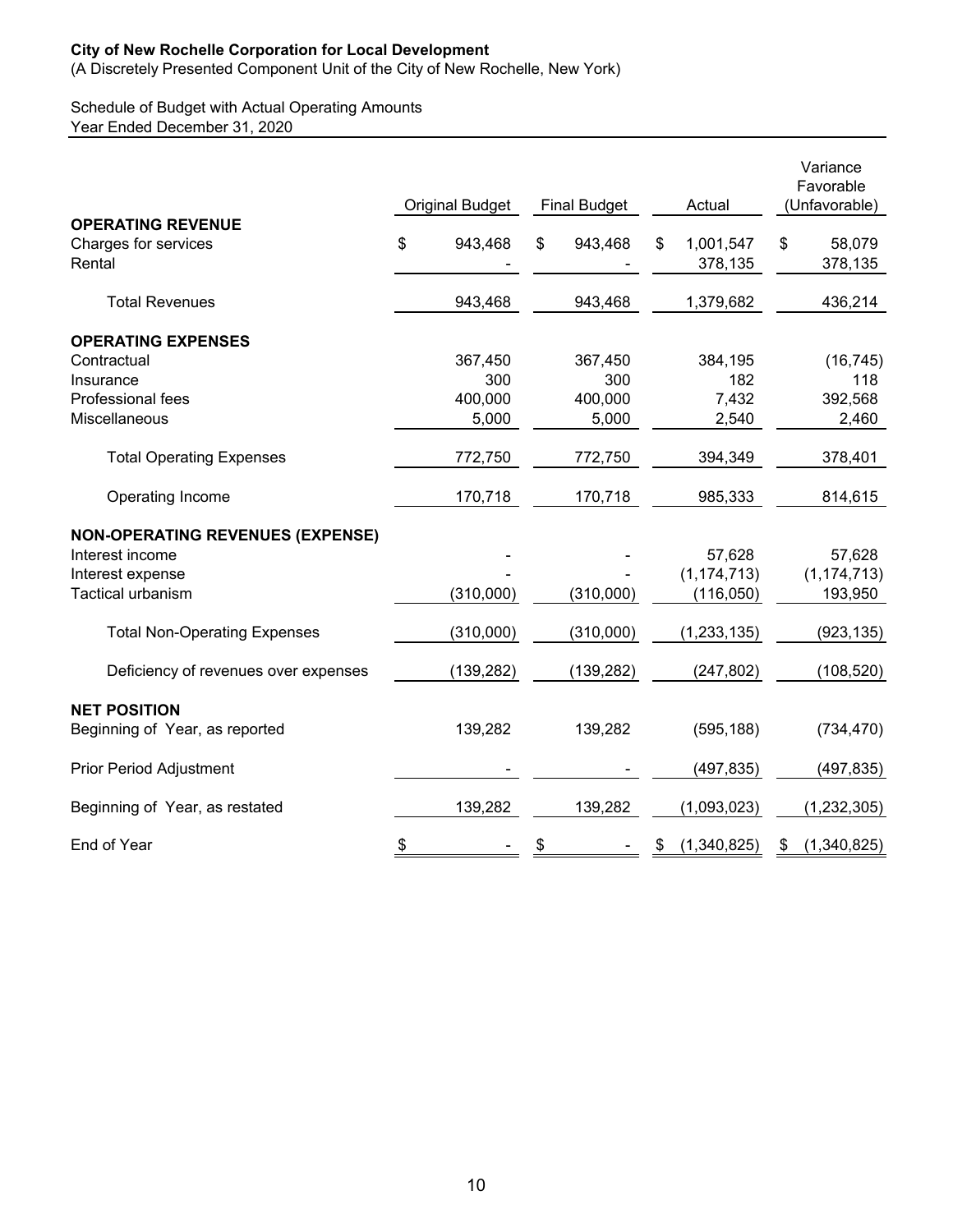Notes to the Financial Statements December 31, 2020

## **Note 1 - Organization and Purpose**

The City of New Rochelle Corporation for Local Development Corporation ("CLD") is a Corporation for Local Development created in 2013 under Sections 402 and 1411 of the New York Not-for-Profit Corporation Law for the purposes of relieving unemployment, bettering job opportunities and attracting or retaining business in the City of New Rochelle, New York ("City"). The Board of Directors of the Corporation consist of the members of the Board of the New Rochelle Industrial Development Agency and are appointed by the City. As such, the Corporation for Local Development Corporation members have complete responsibility for management of the CLD and accountability for all fiscal matters. Accordingly, the CLD, although established by the City, is a separate entity and operates independently of the City. The CLD is exempt from Federal, State and local income taxes.

## **Note 2 - Summary of Significant Accounting Policies**

## **A. Financial Reporting Entity**

The CLD has been identified as an organization related to the City. In accordance with the criteria enumerated in Governmental Accounting Standards Board ("GASB") Statement No. 61, as such is reported as discretely presented component unit of the City.

## **B. Basis of Accounting**

The accounting policies of the CLD conform to generally accepted accounting principles as applicable to governmental units. The Governmental Accounting Standards Board ("GASB") is the accepted standard setting body for establishing governmental accounting and financial reporting principles. The CLD reports its operations on the accrual basis of accounting. Under the accrual basis of accounting, revenues are recorded when earned and expenses are recorded at the time liabilities are incurred.

## **C. Assets, Liabilities and Net Position**

## **Cash and Equivalents, Investments and Risk Disclosure**

**Cash and Equivalents** - Cash and equivalents consist of funds deposited in demand deposit accounts, time deposit accounts and short-term investments with original maturities of less than three months from the date of acquisition.

The CLD's deposits and investment policies are governed by State statutes. The CLD has adopted its own written investment policy which provides for the deposit of funds in FDIC insured commercial banks or trust companies located within the State. The CLD is authorized to use demand deposit accounts, time deposit accounts and certificates of deposit.

Collateral is required for demand deposit accounts, time deposit accounts and certificates of deposit at 100% of all deposits not covered by Federal deposit insurance. The CLD has entered into custodial agreements with the various banks which hold their deposits. These agreements authorize the obligations that may be pledged as collateral. Such obligations include, among other instruments, obligations of the United States and its agencies and obligations of the State of New York and its municipal and school district subdivisions.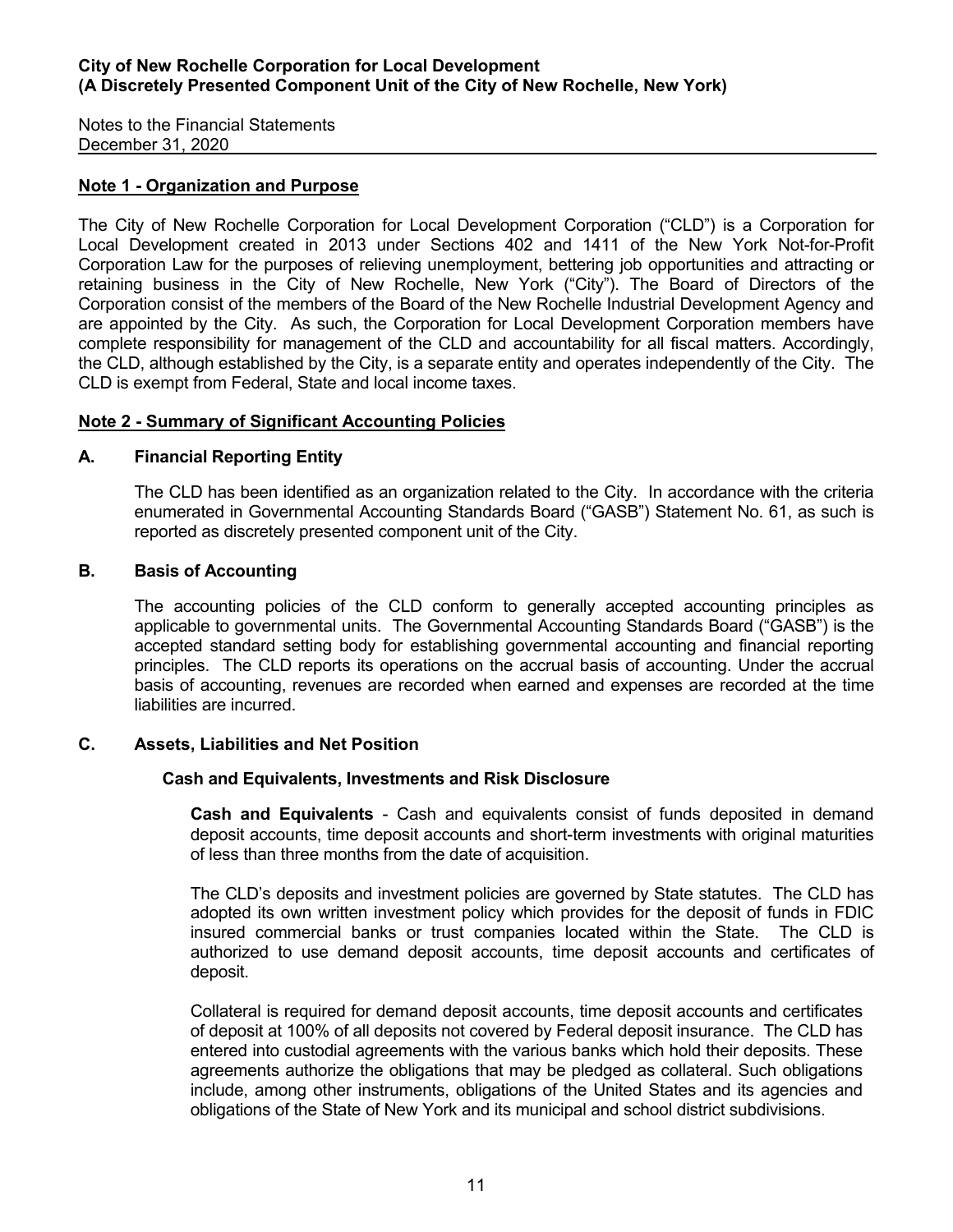Notes to the Financial Statements (Continued) December 31, 2020

### **Note 2 - Summary of Significant Accounting Policies** *(Continued)*

**Investments** - Permissible investments include obligations of the U.S. Treasury, U.S. Agencies, repurchase agreements and obligations of New York State or its political subdivisions.

The CLD follows the provisions of GASB Statement No. 72, "*Fair Value Measurements and Application",* which defines fair value and establishes a fair value hierarchy organized into three levels based upon the input assumptions used in pricing assets. Level 1 inputs have the highest reliability and are related to assets with unadjusted quoted prices in active markets. Level 2 inputs relate to assets with other than quoted prices in active markets which may include quoted prices for similar assets or liabilities or other inputs which can be corroborated by observable market data. Level 3 inputs are unobservable inputs and are used to the extent that observable inputs do not exist.

#### **Risk Disclosure**

**Interest Rate Risk** - Interest rate risk is the risk that the government will incur losses in fair value caused by changing interest rates. The CLD does not have a formal investment policy that limits investment maturities as a means of managing its exposure to fair value losses arising from changing interest rates. Generally, the CLD does not invest in any long-term investment obligations.

**Custodial Credit Risk -** Custodial credit risk is the risk that in the event of a bank failure, the CLD's deposits may not be returned to it. GASB Statement No. 40, "*Deposit and Investment Risk Disclosures – an amendment of GASB Statement No. 3*", directs that deposits be disclosed as exposed to custodial credit risk if they are not covered by depository insurance and the deposits are either uncollateralized, collateralized by securities held by the pledging financial institution or collateralized by securities held by the pledging financial institution's trust department but not in the CLD's name. The CLD's aggregate bank balances that were not covered by depository insurance were not exposed to custodial credit risk at December 31, 2020.

**Credit Risk** - Credit risk is the risk that an issuer or other counterparty will not fulfill its specific obligation even without the entity's complete failure. The CLD does not have a formal credit risk policy other than restrictions to obligations allowable under General Municipal Law of the State of New York.

**Concentration of Credit Risk** *-* Concentration of credit risk is the risk attributed to the magnitude of a government's investments in a single issuer. The CLD's investment policy limits the amount on deposit at each of its banking institutions.

#### **Capitalization and Depreciation**

Capital Assets are stated at cost, net of accumulated depreciation. Depreciation is computed using the straight-line method over their estimated useful lives. Depreciation is provided in amounts sufficient to relate the cost of depreciable assets to operations over their estimated service lives using the straight line method. Costs incurred in relation to development of the project for interest, property taxes and insurance are capitalized only during periods in which activities necessary to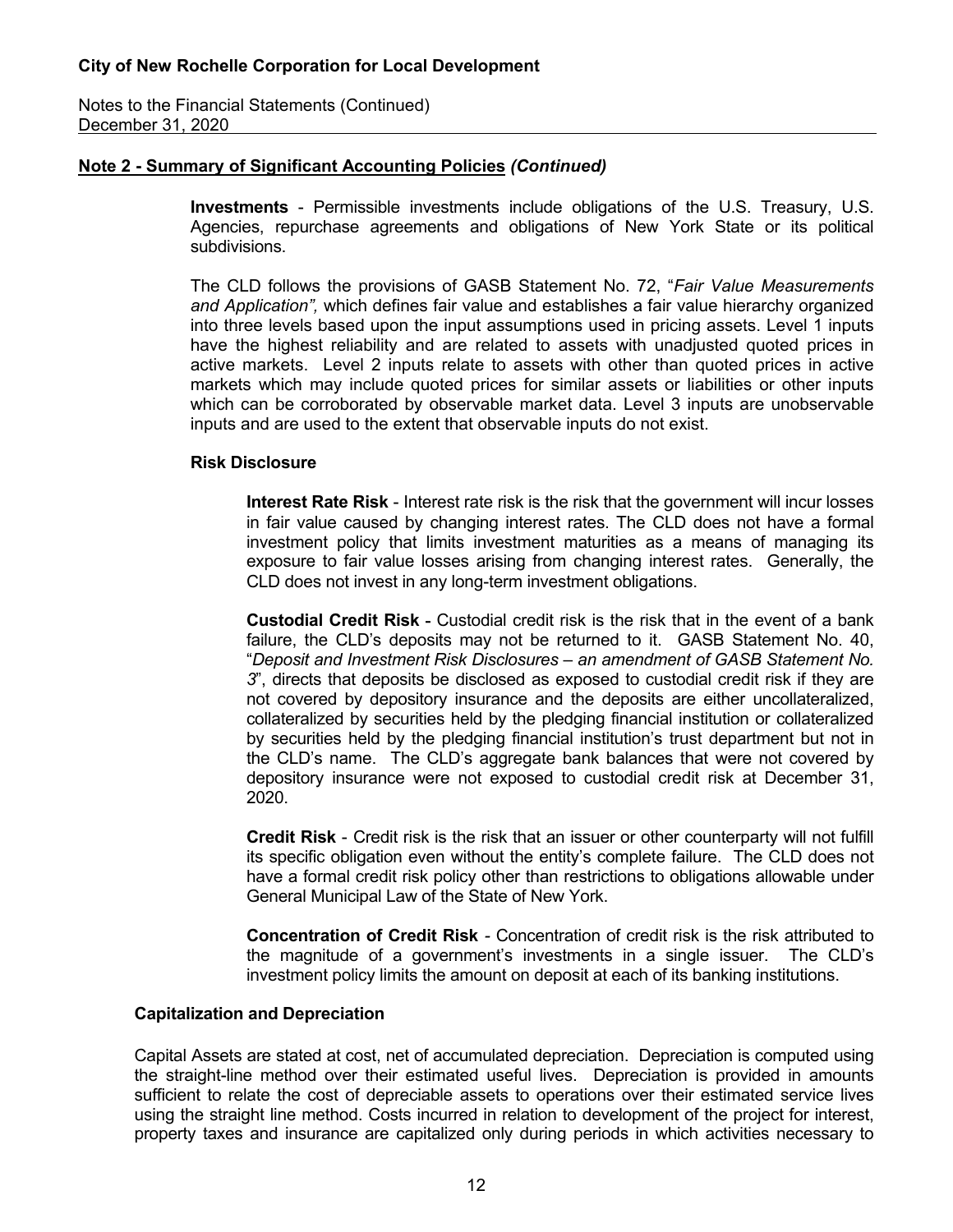Notes to the Financial Statements (Continued) December 31, 2020

## **Note 2 - Summary of Significant Accounting Policies** *(Continued)*

prepare the property for its intended use are in progress. Expenditures for maintenance and repairs are charged to expense as incurred. Capital assets not being depreciated include construction-inprogress.

**Net Position** - represents the difference between assets and deferred outflows of resources less liabilities and deferred inflows of resources. Net position is comprised of three components: restricted, and unrestricted.

*Net investment in capital assets* consists of capital assets, net of accumulated depreciation/amortization and reduced by outstanding balances of bonds and other debt that are attributable to the acquisition, construction, or improvement of those assets.

*Restricted* net position consists of restricted assets reduced by liabilities and deferred inflows of resources related to those assets. Assets are reported as restricted when constraints are placed on asset use either through the enabling legislation adopted by the CLD or through external restrictions imposed by creditors, grantors, or laws or regulations of other governments.

*Unrestricted* net position is the amount of the assets, deferred outflows of resources, liabilities and deferred inflows of resources that does not meet the definition of the two preceding categories.

#### **D. Use of Estimates**

The preparation of the financial statements in conformity with accounting principles generally accepted in the United States of America requires management to make estimates and assumptions that affect the reported amounts of assets and liabilities and disclosure of contingent assets and liabilities at the date of the financial statements. Estimates also affect the reported amounts of revenues and expenses during the reporting period. Actual results could differ from those estimates. Actual results could differ from those estimates, particularly given the significant social and economic disruptions and uncertainties associated with the ongoing COVID-19 ("Coronavirus") pandemic and the mitigation responses, and such differences may be material. (See Note 6).

#### **Note 3 - Transactions with the City of New Rochelle**

As a component unit of the City of New Rochelle, New York, transactions occur between the CLD and the City throughout the year in the ordinary course of operations. Below is a summary of significant transactions:

Contract services - The City provides executive and administrative services as defined in an annual contract agreed to between the City and the CLD. These services are billed semi-annually and totaled \$384,195 during 2020.

During 2018 the City of New Rochelle Corporation for Local Development ("CLD") entered into a lease agreement for a mixed use building being constructed at 70 Nardozzi Place, New Rochelle, New York. Once the building is completed the lease will become effective. The lease is for an initial term of forty-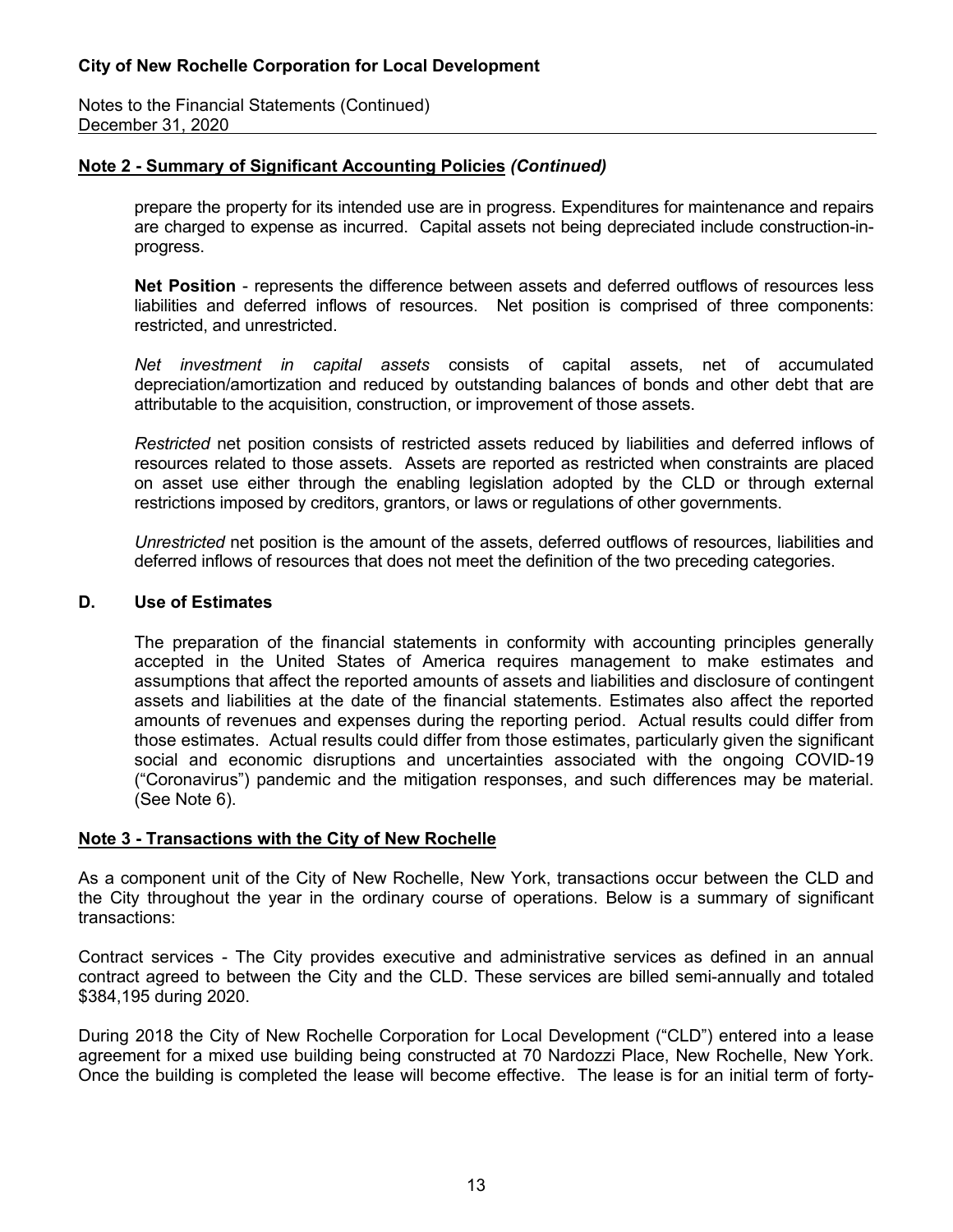Notes to the Financial Statements (Continued) December 31, 2020

## **Note 3 - Transactions with the City of New Rochelle (Continued)**

five (45) years with two ten (10) year options. The initial lease payment is for \$260,000 annually with a 1.65% increase in each year the lease is in effect. In addition, the CLD has sub-let the premises to the City of new Rochelle for the same forty-five (45) year term with 2 ten (10) year options. The lease payment that is due the CLD shall be sufficient to cover the debt service necessary to retire the annual principle and interest due on the 2018 A-1 and 2018 A-2 revenue bonds issued for the leasehold improvements made by the CLD to the premises and the annual required lease payment made by the CLD to the landlord.

### **Note 4 - Capital Assets**

Changes in the CLD's capital assets are as follows:

|                          | <b>Balance</b><br>January 1, |              |           | <b>Balance</b><br>December 31, |
|--------------------------|------------------------------|--------------|-----------|--------------------------------|
|                          | 2020                         | Additions    | Deletions | 2020                           |
| Construction-in-Progress | \$4,475,000                  | \$12,616,900 | ۰.        | 17,091,900                     |

### **Note 5 - Long-Term Liabilities**

The following table summarizes changes in the CLD's long-term liabilities for the year ended December 31, 2020:

|                                      | <b>Balance</b><br>January 1,<br>2020 | New Issues/<br>Additions        | <b>Maturities</b><br>and/or<br>Payments<br>and Other | <b>Balance</b><br>December 31,<br>2020 | Due Within<br>One Year |
|--------------------------------------|--------------------------------------|---------------------------------|------------------------------------------------------|----------------------------------------|------------------------|
| Revenue bonds                        | \$3,805,000                          | \$<br>$\qquad \qquad$           | \$355.000                                            | 3.450.000<br>S                         | \$ 370,000             |
| Revenue bonds                        | 20,195,000                           | $\qquad \qquad$                 |                                                      | 20,195,000                             |                        |
| Unamortized premium on revenue bonds | 420,959                              | $\blacksquare$                  | 13,878                                               | 407,081                                |                        |
| Long-Term Liabilities                | \$24,420,959                         | \$.<br>$\overline{\phantom{a}}$ | 368.878<br>S.                                        | 24,052,081<br>\$.                      | \$ 370,000             |

Bonds payable are comprised of the following:

| <b>Bond Issue</b>                                                  | <b>Issued</b>          | Maturity             | <b>Interest Rate</b> |   | <b>Balance</b><br>December 31,<br>2020 |
|--------------------------------------------------------------------|------------------------|----------------------|----------------------|---|----------------------------------------|
| Tax exempt revenue bond 2018A-1<br>Tax exempt revenue bond 2018A-2 | 4/18/2018<br>4/18/2018 | 8/1/2028<br>8/1/2050 | 4.20%<br>5.13%       | S | 3,450,000<br>20,195,000                |
|                                                                    |                        |                      |                      |   | 23,645,000                             |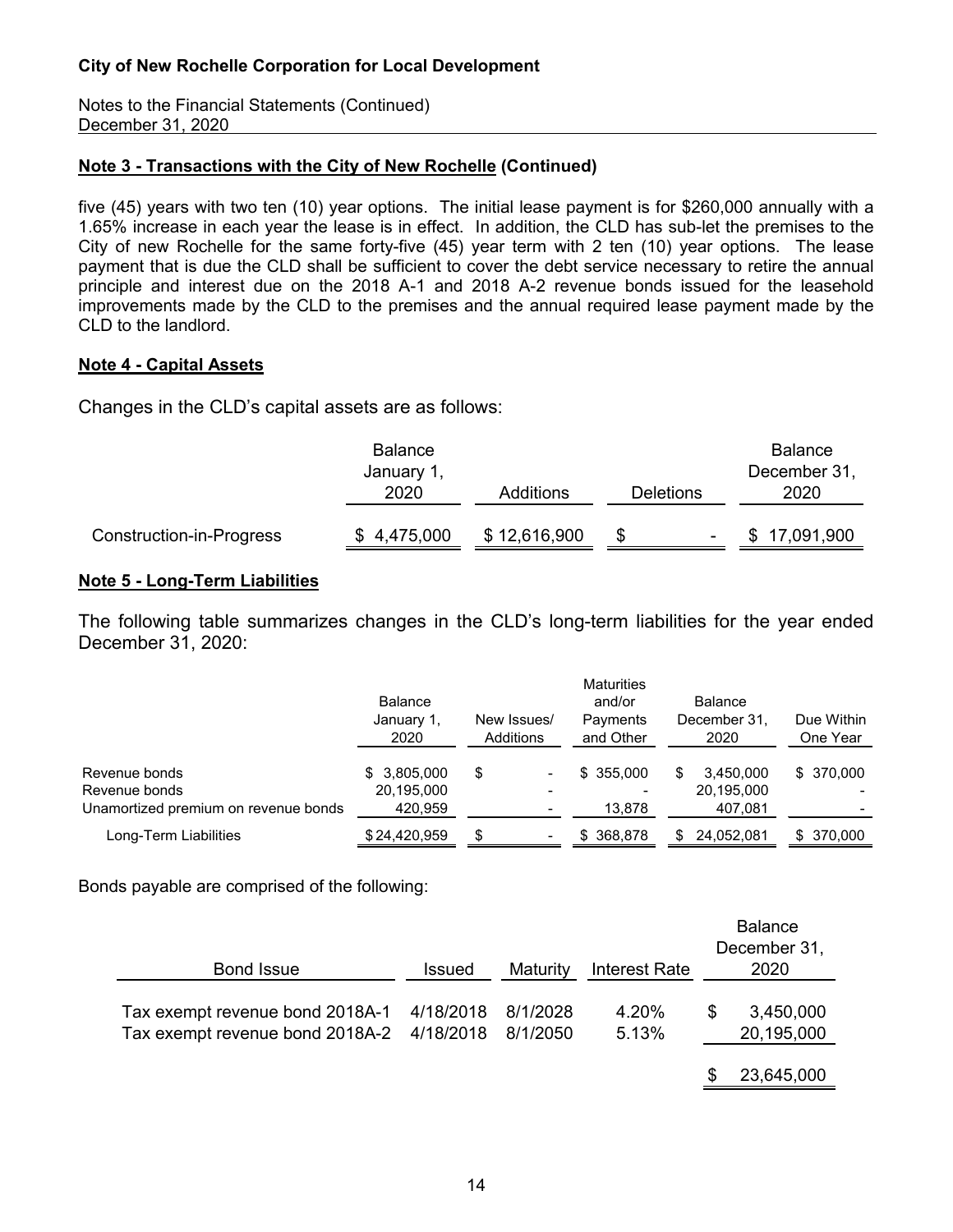Notes to the Financial Statements (Continued) December 31, 2020

## **Note 5 - Long-Term Liabilities** *(Continued)*

The annual requirement to amortize all bonded debt outstanding as of December 31, 2020, including interest payments of \$22,906,459 are as follows:

|           | Principal |            |    | Interest   |
|-----------|-----------|------------|----|------------|
|           |           |            |    |            |
| 2021      | \$        | 370,000    | \$ | 1,179,894  |
| 2022      |           | 390,000    |    | 1,164,354  |
| 2023      |           | 405,000    |    | 1,147,974  |
| 2024      |           | 420,000    |    | 1,130,964  |
| 2025      |           | 440,000    |    | 1,113,324  |
| 2026-2030 |           | 2,485,000  |    | 5,269,955  |
| 2031-2035 |           | 3,165,000  |    | 4,595,588  |
| 2036-2040 |           | 4,060,000  |    | 3,696,663  |
| 2041-2045 |           | 5,215,000  |    | 2,544,306  |
| 2046-2050 |           | 6,695,000  |    | 1,063,437  |
|           |           |            |    |            |
|           |           | 23,645,000 | S  | 22,906,459 |

## **Note 6 - Conduit Debt Obligations, Revenue Bonds and Note Transactions**

The CLD has issued Revenue Bonds to local non-profit organizations, which provides the organizations the opportunity to utilize tax-exempt financing for eligible projects. These bonds are secured by the property financed and are payable solely from payments received on the underlying mortgage loans. Upon repayment of the bonds, ownership of the facilities transfers to the non-profit organization serviced by the bond issuance.

Neither the CLD or the City of New Rochelle, New York is obligated in any manner for repayment of the bonds. Accordingly, the bonds are not reported as liabilities in the accompanying financial statements. As of December 31, 2020, there were two series of Revenue Bonds outstanding, with an aggregate principal amount payable of \$45,155,000.

## **Note 7 - Prior Period Adjustment**

The net position as of December 31, 2019 has been decreased by \$497,835 to recognize the interest payable on the Revenue Bonds.

#### **Note 8 - Contingencies**

#### *Coronavirus*

On March 11, 2020, the World Health Organization declared a global pandemic as a result of the spread of COVID-19 ("Coronavirus"). The pandemic has resulted in substantial economic volatility on a global scale. Given the uncertainty around the extent and timing of the potential future spread or mitigation of the coronavirus and around the imposition or relaxation of protective measures, management cannot reasonably estimate the impact to future results of operations, cash flows, or financial condition.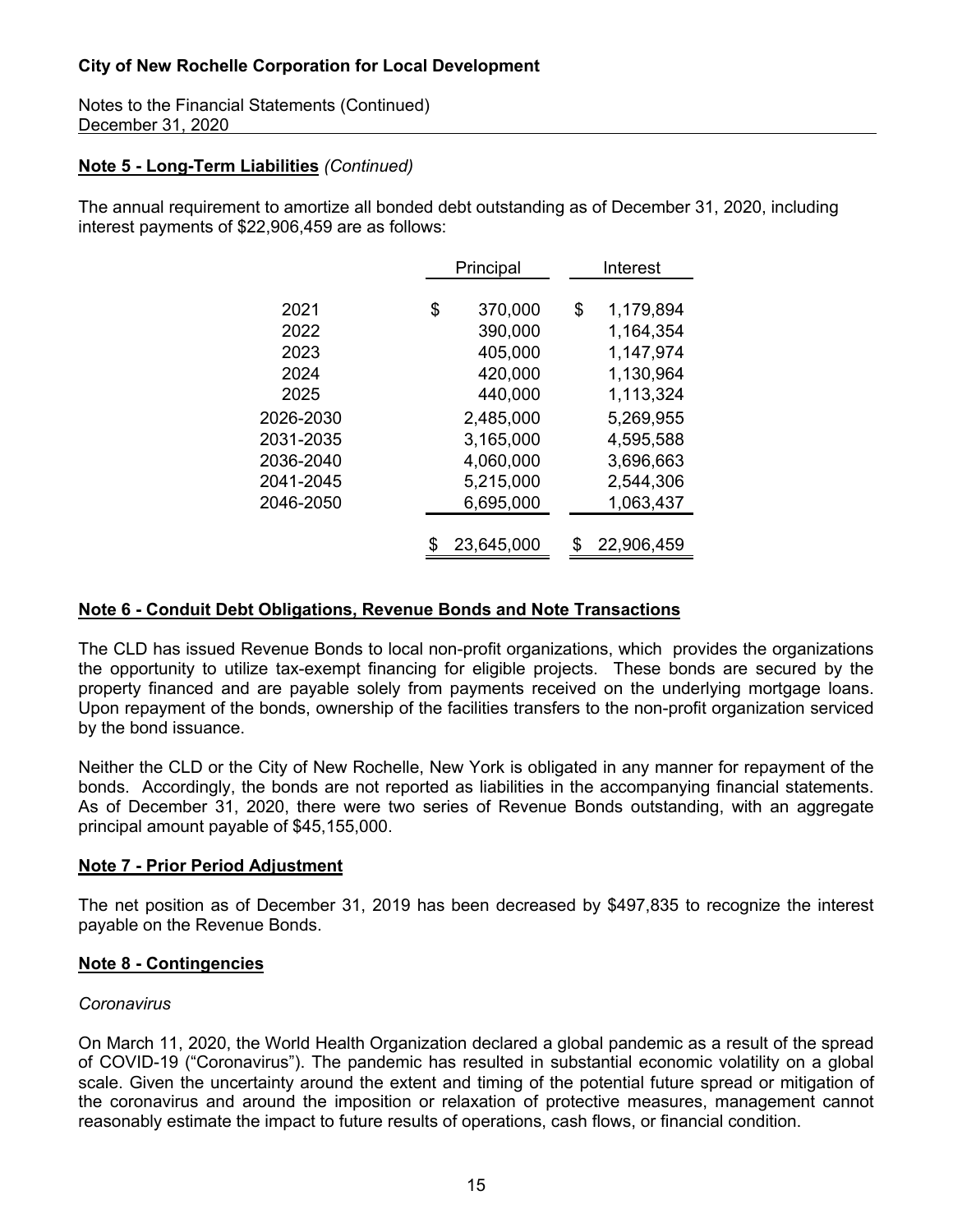Notes to the Financial Statements (Concluded) December 31, 2020

# **Note 9 - Subsequent Events Evaluation by Management**

Management has evaluated subsequent events for disclosure and/or recognition in the financial statements through the date that the financial statements were available to be issued, which date is March 24, 2021.

\* \* \* \* \*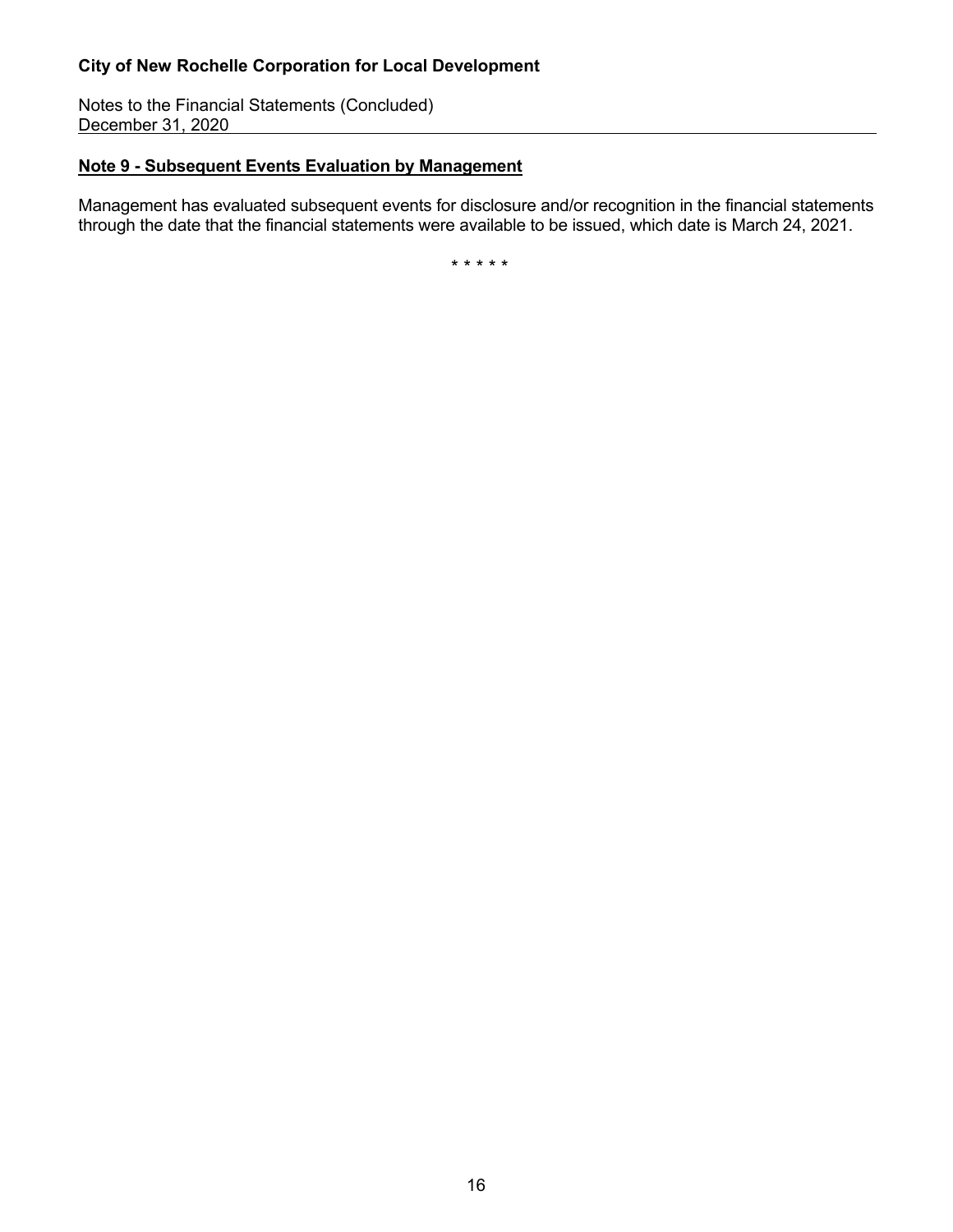

## **Report on Internal Control Over Financial Reporting and on Compliance and Other Matters Based on an Audit of Financial Statements Performed in Accordance With** *Government Auditing Standards*

## **Independent Auditors' Report**

#### **The Board of Directors of the City of New Rochelle Corporation for Local Development**

We have audited, in accordance with the auditing standards generally accepted in the United States of America and the standards applicable to financial audits contained in *Government Auditing Standards*  issued by the Comptroller General of the United States, the financial statements of the City of New Rochelle Corporation for Local Development ("CLD") as of and for the year ended December 31, 2020, and the related notes to the financial statements, which collectively comprise the CLD's financial statements, and have issued our report thereon dated March 24, 2021.

## **Internal Control Over Financial Reporting**

In planning and performing our audit of the financial statements, we considered the CLD's internal control over financial reporting ("internal control") as a basis for designing audit procedures that are appropriate in the circumstances for the purpose of expressing our opinions on the financial statements, but not for the purpose of expressing an opinion on the effectiveness of the CLD's internal control. Accordingly, we do not express an opinion on the effectiveness of the CLD's internal control.

A *deficiency in internal control* exists when the design or operation of a control does not allow management or employees, in the normal course of performing their assigned functions to prevent, or detect and correct, misstatements on a timely basis. A *material weakness* is a deficiency, or a combination of deficiencies, in internal control, such that there is a reasonable possibility that a material misstatement of the entity's financial statements will not be prevented, or detected and corrected, on a timely basis. A *significant deficiency* is a deficiency, or a combination of deficiencies, in internal control that is less severe than a material weakness, yet important enough to merit attention by those charged with governance.

Our consideration of internal control was for the limited purpose described in the first paragraph of this section and was not designed to identify all deficiencies in internal control that might be material weaknesses or significant deficiencies. Given these limitations, during our audit we did not identify any deficiencies in internal control that we consider to be material weaknesses. However, material weaknesses may exist that have not been identified.

PKF O'CONNOR DAVIES, LLP 500 Mamaroneck Avenue, Harrison, NY 10528 I Tel: 914.381.8900 I Fax: 914.381.8910 I www.pkfod.com

PKF O'Connor Davies, LLP is a member firm of the PKF International Limited network of legally independent firms and does not accept any responsibility or liability for the actions or inactions on the part of any other individual member firm or firms.